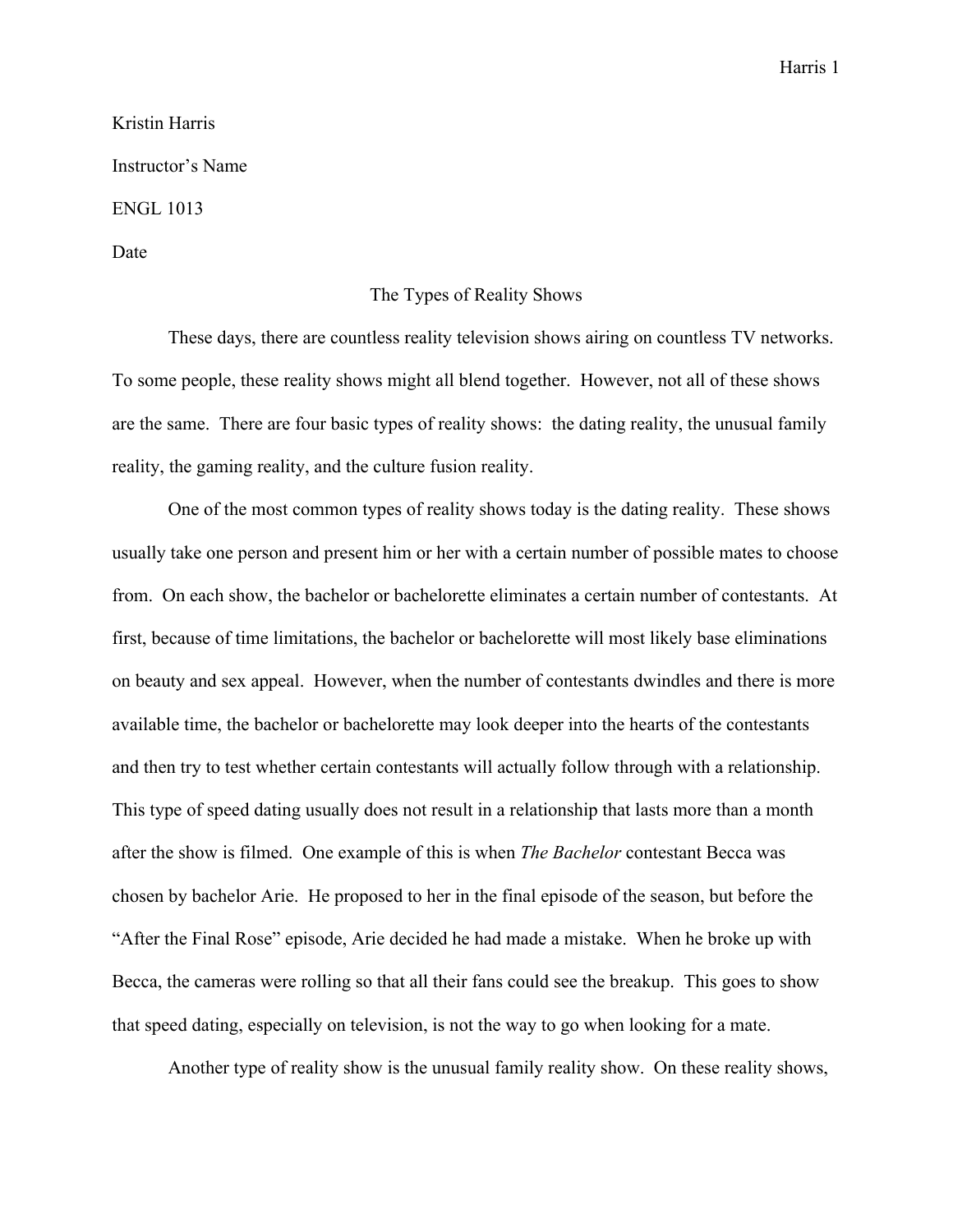Harris 2

a camera crew follows all the members of a particular family around, filming their daily routines and activities. These shows are usually aired for the purpose of showing the public that these families can make their unusual lives work. However, this type of reality show usually lays a curse upon the family that is being followed because of the negative publicity that follows the featured family. For instance, the TLC show *19 Kids and Counting* featured the Duggar family, who had nineteen children. After publicity followed this family, one of their children's reputations was ruined when his secrets were exposed. These kinds of shows draw in viewers because the American public wants to believe that these families, who have become celebrities being watched by millions of viewers, are real people with real family situations. However, when these families display their lives on national television, they often show the audience a different side of the family than what the audience expected to see.

The next type of reality show is the gaming reality show. This type of reality show is a little less dramatic. On gaming reality shows, contestants try to win various challenges in order to stay in the game and win a grand prize. Usually, a person or team of persons is eliminated on each episode of the show. At the end, the last team or person standing will take home a grand prize. Some competitors will resort to anything in order to stay in the game until the end. This might include alliances between contestants, fake relationships between contestants, and betrayal of others. These kinds of competitors want to win the game no matter what the cost of winning is. One example of this is, when on the CBS show *Big Brother All Stars*, contestant Mike Boogie pretended to have alliances with other contestants, such as Janelle, Danielle, George, and Erica. However, he and his real ally, Will, were plotting against every one of the other cast members. Mike even went as low as to pretend to love Erica. In the end, he betrayed her as he had all of the others. He even confessed to the cameras that every one of his alliances and